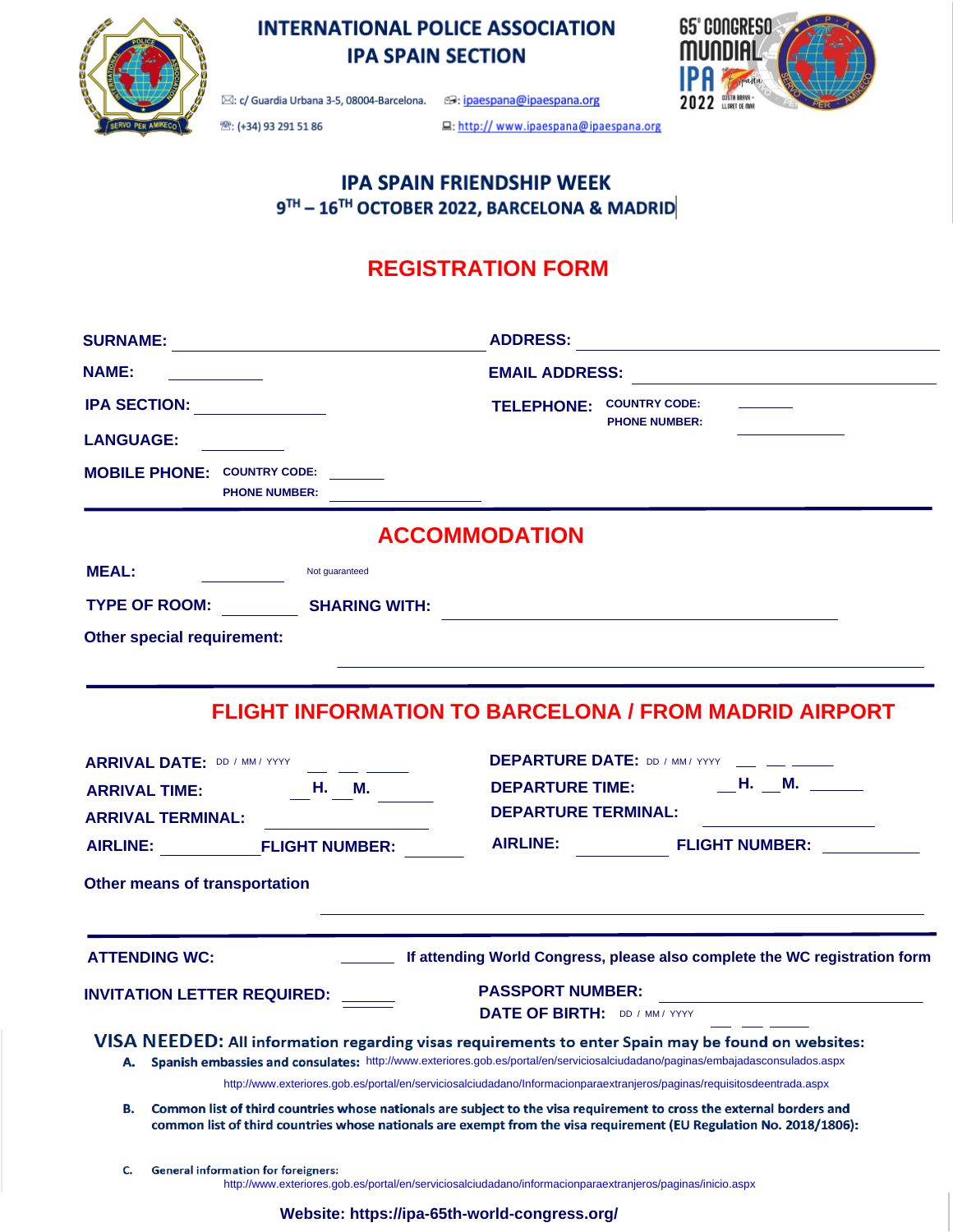

## **INTERNATIONAL POLICE ASSOCIATION IPA SPAIN SECTION**

**DOUBLE ROOM SINGLE ROOM** 

 \*: c/ Guardia Urbana 3-5, 08004-Barcelona. ,: ipaespana@ipaespana.org **图:** (+34) 93 291 51 86 :: external particle of the set of the set of the set of the set of the set of the set of the set of the set of the set of the set of the set of the set of the set of the set of the set of the set

## **PRICES**

**VISITORS: 990** EUR **1360** EUR

**EXTENDED ACCOMMODATION Hotel Evenia Olympic Palace**: **43** EUR (B&B) **74** EUR (B&B) **\*Price is per person in Euros. If you need hotel accommodation before the FW, please contact us.** 

#### **TERMS AND CONDITIONS**

#### **PRICES INCLUDES:**

- 7 nights of accommodation at the selected hotels (3 nights in Lloret + 4 nights in Madrid). Taxes
- Full board basis from Sunday 9<sup>th</sup> dinner to Sunday 16<sup>th</sup> breakfast, except Saturday 15<sup>th</sup> lunch. Farewell dinner included.
- Cellar at the restaurants, water and wine are included. Depending on the restaurant there are more drinks included or the client could change the wine by other kind of drink (Consult at each establishment).
- All visits and excursions described in the official program of the event, including entrance fees.
- All transfers of the visits and excursions described in the official program. Professional tour guidance
- High speed train AVE Barcelona Madrid and Montserrat mountain ZIP train.
- Transfers from / to airport (Barcelona & Madrid) October  $9^{th}$  &  $16^{th}$ .
- IPA assistance 24 hours

#### **PAYMENT:**

**DEPOSIT:** Together with the registration form a deposit of **300 Euros** must be transferred by **1st May**, **2022**. The deposit is NOT refundable!

**FULL PAYMENT:** The balance must be transferred by **1st July, 2022** (at the latest). Note: All bank charges (both for the sender and recipient) must be paid by the sender

**CANCELLATIONS:** Cancellations after the **15th August 2022** will result in not refund!

**SENDING THE REGISTRATION FORM AND THE PAYMENT RECEIPT(S):** The registration form and the payment receipt(s) of booking fee and full payment must be forwarded by electronic mail to: booking@ipa-65th-world-congress.org. IPA Section Spain is bound to acknowledge receipt of: Registration Form / Deposit/Full Registration Payment.

#### **BANK ACCOUNT INFORMATION:**

| TITLE:                      | <b>IPA WORLD CONGRESS 2022</b>                            |
|-----------------------------|-----------------------------------------------------------|
| <b>BENEFICIARY:</b>         | Viajes Interopa S.A. IPA FRIENDSHIP WEEK                  |
| <b>BENEFICIARY ADDRESS:</b> | JOSEP ROVER MOTTA 27, CP: 07006 PALMA DE MALLORCA (SPAIN) |
| <b>BANK NAME:</b>           | <b>BBVA</b>                                               |
| <b>IBAN:</b>                | ES44 0182 4899 18 0201528400                              |
| <b>SWIFT:</b>               | <b>BBVAESMMXXX</b>                                        |
| <b>REFERENCE:</b>           | IPA Section and your family name.                         |

**VERY IMPORTANT:** Invitation letters will be provided to those who have registered and paid the deposit. **RECOMMENDATION:** We suggest the participants to obtain travel / health insurance before arriving **FRIENDSHIP WEEK PROGRAMME: A detailed programme is provided in our website.**

**Website**: https://ipa-65th-world-congress.org/ **email**: booking@ipa-65th-world-congress.org